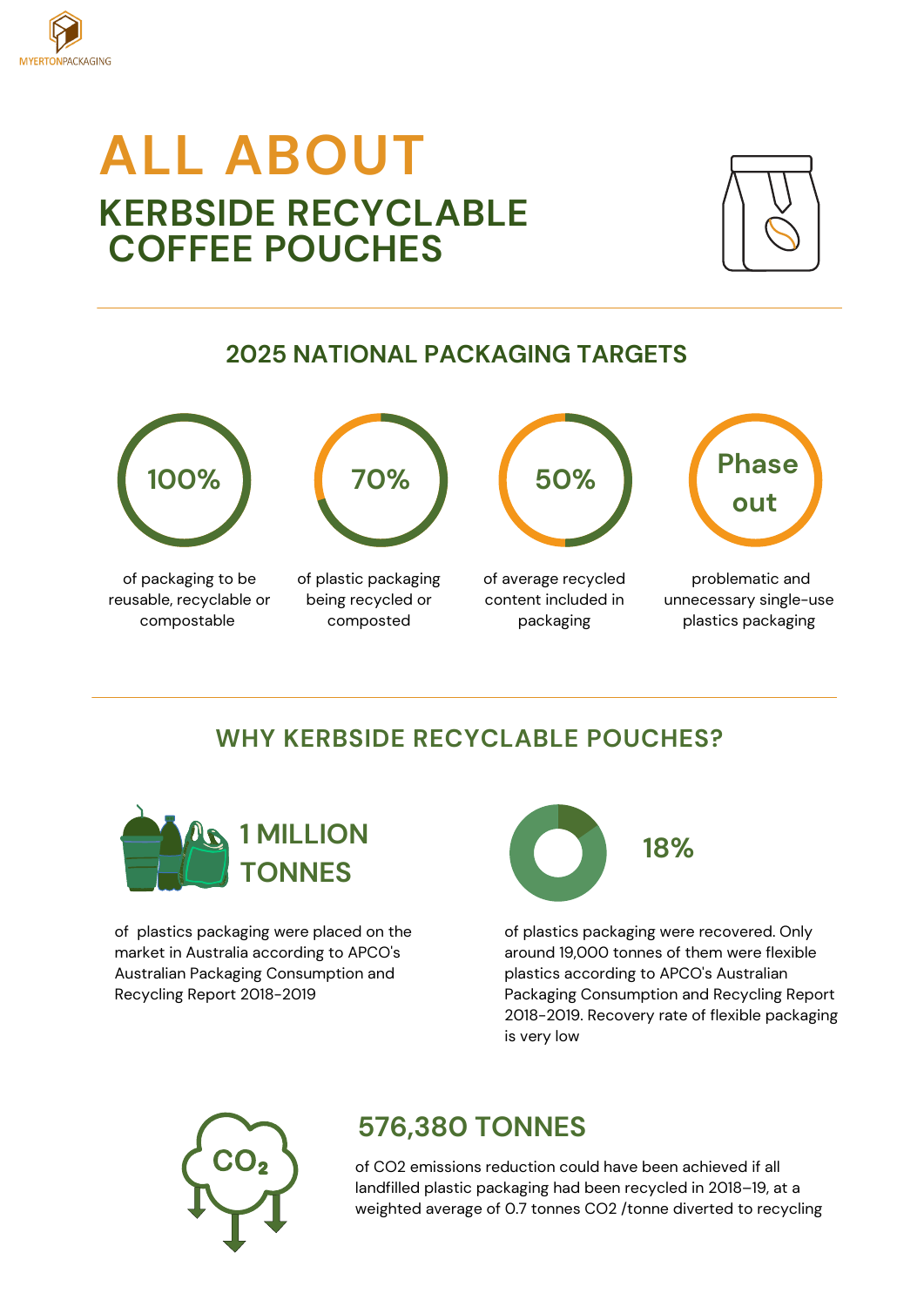

#### Single-use Pouches (Multilayer plastics/foil laminated)



Containing layers made from aluminum or plastics derived from petroleum or gas



End up as waste in landfills, and unfortunately it takes 1,000 years for a plastic bag to degrade in a landfill



Weighted around 10% more per pouch, generating more carbon emissions in production and transportation



Gravure printing results in less intense colour on paper layers

#### Kerbside Recyclable Pouches



Monopolymer containing over 95% recyclable PE/PP



To be conveniently placed at household recycling bins, increasing plastics recovery rate from home



Reducing the weight and achieving carbon emission reduction



Gravure printing brings rich colour, clear and bright and vivid image on film layers

# **FINDING SUCCESS THROUGH SUSTAINABILITY**

# **\$0.10**

Switching to kerbside recyclable pouches is not as expensive as you thought. Our kerbside recyclable pouches are averagely \$0.10 more per unit than that of single-use plastic/foil lined pouches! While you spend more on packaging, you will likely earn more customers



With a rise in consumer awareness and affluence, coffee must be sustainable inside and out for increased profits, consumer growth, and brand loyalty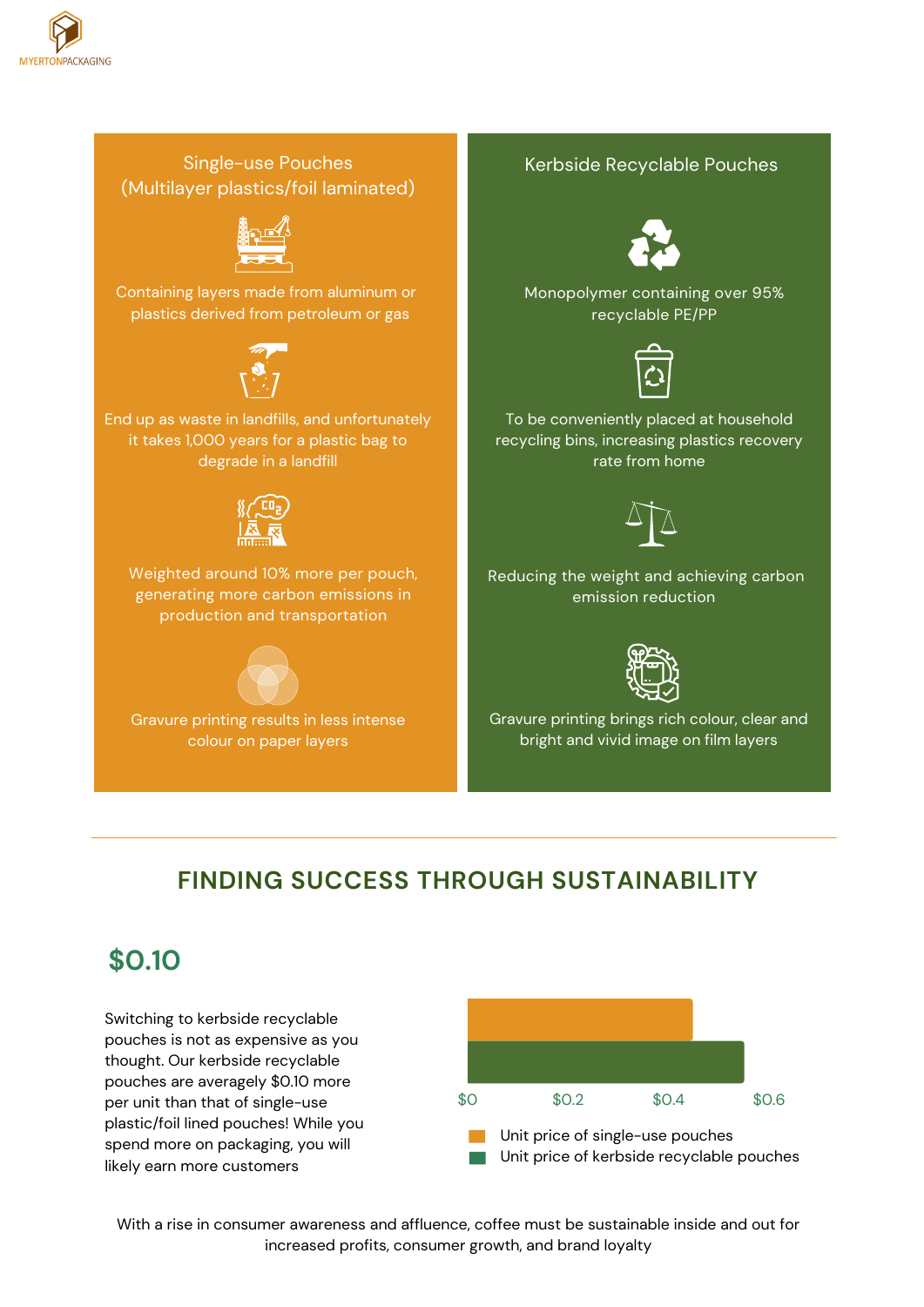



### **82%**

of Australians value sustainable packaging, with environmental concerns driving their purchases according to Toluna Consumer Shift towards Sustainability 2021



of coffee launches made at least one sustainable claim and consumers around the globe are drinking coffee with a conscience in 2020 according to Mintel Global New Products Database

Brookfarm is the first to market with this innovation in kerbside recycling of soft plastics. With the environment at Brookfarm's core, this innovation is a significant step forward for them and the industry as a whole.

In the search for the packaging that has the softest touch possible to our earth while protecting the freshest protein crunches, Coastal Crunch found the kerbside recyclable packaging and roll the Roll 'N' Recycle program out in early 2022.

### **SO, HOW DOES IT WORK?**

#### **SPECIFICATIONS Sizes**



| əizes                   | <b>Customisable</b>                                                   |
|-------------------------|-----------------------------------------------------------------------|
| Materials               | Monopolymer, 95% recyclable PE/PP (5%<br>allowance for barriers/inks) |
| Printing                | Full colour printing, metallic ink                                    |
| Finish                  | Matte/gloss varnish, paper touch finish,<br>spot UV                   |
| Oxygen Barrier          | Oxygen transmission rate $\leq 2.0$<br>$\rm (cm^3/m^2.24 hrs)$        |
| <b>Moisture Barrier</b> | Water transmission rate $\leq 2.0$<br>$(g/m^2.24)$ hrs)               |
| <b>Other Features</b>   | Recyclable zipper/valve                                               |
| Quantities              | 10,000 (Digital printing available for a<br>lower MOQ)                |

Customisable